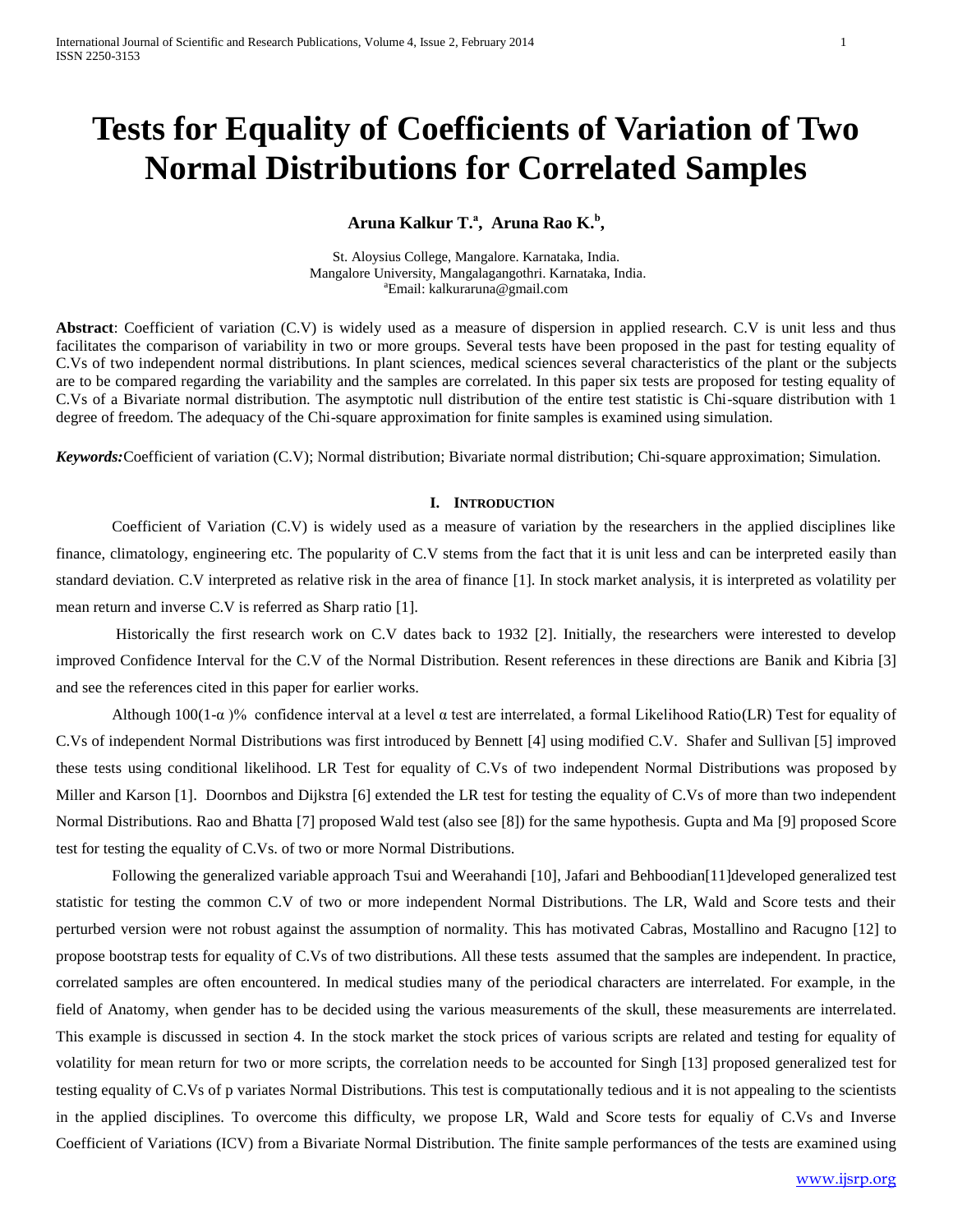extensive simulation. The simulation results indicate that the Wald test based on the ICV performs well and has more power compared to LR and Score tests using C.V and ICVs.

The organization of the paper is as follows.

In section 2, six tests are derived for equality of C.Vs from a Bivariate Normal Distribution using C.V and I.C.V. For small sample performance of the tests in terms of estimated type I error rate are examined in section 3. The paper concludes in section 4 where final remarks regarding the tests are provided.

### **2. Tests for Equality of C.Vs from a Bivariate Normal Distribution.**

Let  $(x_1,y_1)$ , ...,  $(x_n,y_n)$  be a random sample from a Bivariate Normal Distribution with pdf  $(x, y)$  $\frac{(1-\rho^2)^{\frac{1}{2}}}{}_{2}\left(e-\frac{1}{2(1-\rho^2)}\right)\left(\frac{x_i-\mu_1}{\sigma_1}\right) \ +\left(\frac{y_i-\mu_2}{\sigma_2}\right) \ -\frac{2p}{\sigma_1 \sigma_2}(x_i-\mu_1)(y_i-\mu_2).$  $\int$  $\downarrow$  $\overline{1}$  $\overline{\mathcal{L}}$  $\int$  $\int$  $-\frac{2p}{\sigma \sigma}(x_i-\mu_i)(y_i-\mu_i)$ J  $\overline{\phantom{0}}$  $\left(\right)$  $\setminus$  $\int_{}^{2} + \left( \frac{y_i -}{\sigma} \right)$  $\int$  $\overline{\phantom{0}}$  $\left(\right)$  $\setminus$  $\left(x_i\right)$  $-\frac{1}{2(1-1)}$  $\overline{a}$  $= \frac{1}{\sigma_1 \sigma_2 2\pi (1-\rho^2)^{1/2}} e^{-\frac{1}{2(1-\rho^2)}} \left\{ \left( \frac{x_i - \mu_1}{\sigma_1} \right) + \left( \frac{y_i - \mu_2}{\sigma_2} \right) - \frac{2p}{\sigma_1 \sigma_2} (x_i - \mu_1) (y_i - \mu_2) \right\}$ 2 2 <sup>2</sup> 2 1  $\frac{1}{2\pi (1-\rho^2)^{1/2}} e^{-\frac{1}{2(1-\rho^2)}} \left\{ \left( \frac{x_i-\mu_1}{\sigma_1} \right)^2 \right\}$ 2  $2(1)$ 1  $2\pi (1$  $f(x, y) = \frac{1}{\sigma_1 \sigma_2^2 \sqrt{2}} \left[ e^{-\frac{1}{2(1-p^2)}} \right] \left( \frac{x_i - \mu_1}{\sigma_1} \right)^2 + \left( \frac{y_i - \mu_2}{\sigma_2} \right)^2 - \frac{2p}{\sigma_1 \sigma_2} (x_i - \mu_1)(y_i - \mu_2)$  $\mu$ σ  $\mu_{\scriptscriptstyle 1}$  $\sigma_1 \sigma_2 2\pi (I - \rho)$  $\left(\frac{x_i - \mu_1}{\sigma}\right)^2 + \left(\frac{y_i - \mu_2}{\sigma}\right)^2 - \frac{2p}{\sigma_1 \sigma_2} (x_i - \mu_1)(y_i)$  $f(x, y) = \frac{1}{\sigma_1 \sigma_2 \cdot 2\pi (1 - \sigma^2)^{\frac{1}{2}}} e^{-\frac{1}{2(1 - p)}}$ 

 $-\infty < x, y < \infty, -\infty < \mu_1, \mu_2 < \infty \quad \sigma_1, \sigma_2 > 0 \quad 1 \le \rho \le 1$ 

In this paper we have used observed Fisher Information matrix for constructing Wald and Score tests. The reason is that Hinkley and Efron [14] advocate the use of observed Fisher Information rather than the expected Fisher Information. The score vector and the element from the Fisher Information matrix are given in the appendix. The hypothesis of interest is

H<sub>0</sub>: η<sub>1</sub>=η<sub>2</sub> wheren<sub>1</sub>=σ<sub>1</sub>/μ<sub>1</sub>, η<sub>2</sub>=σ<sub>2</sub>/μ<sub>2</sub>

 $H_1: \eta_1 \neq \eta_2$ 

The Likelihood Ratio, Wald and Score test statistic for this hypothesis are given by

 $Λ = -2ln λ$ ,

$$
W = \frac{\hat{\eta}_1 - \hat{\eta}_2}{\sqrt{V(\hat{\eta}_1 - \hat{\eta}_2)}}
$$
 Where  $\hat{\eta}_1 = \frac{\hat{\sigma}_1}{\hat{\mu}_1}$ ,  $\hat{\eta}_2 = \frac{\hat{\sigma}_2}{\hat{\mu}_2}$ 

And S=  $U(\hat{\eta}_0)I(\hat{\eta}_0)^{-1}U(\hat{\eta}_0)$ '

Testing for equality of C.Vs is equivalent for testing equality of ICVs. Sharma and Krishna [15] and Singh [13] advocate the use of inverse sample C.V (ISCV) for constructing Confidence Interval for the C.V of a distribution. The reason is that the Taylor series expansion for ISCV contains less number of terms than the sample C.V. Following this idea Nairy and Rao [16] developed LR, Wald and Score tests for testing equality of C.Vs from independent Normal Distributions. Their simulation results indicated that the Wald test based on ICV maintains type I error rate and has more power compared to the LR and Score tests. Inthis paper we derive the LR, Wald and Score tests for testing the hypothesis

H<sub>0</sub>: 
$$
\theta_1 = \theta_2 = \theta
$$
 (unknown), where  $\theta_1 = \frac{\mu_1}{\sigma_1}$ ,  $\theta_2 = \frac{\mu_2}{\sigma_2}$  H<sub>1</sub>: $\theta_1 \neq \theta_2$ 

The LRT statistic is given by $\Lambda$  = -2ln  $\lambda$ 

The Wald test statistic is given by  $w = \frac{\hat{\theta}_1 - \hat{\theta}_2}{\sqrt{\sum_{i=1}^{n} \hat{\theta}_2}}$  $\sqrt{V(\hat{\theta}_1-\hat{\theta}_2)}$ where  $\hat{\theta}_1 = \frac{\hat{\mu}_1}{\hat{\sigma}_1}$  $\frac{\widehat{\mu}_1}{\widehat{\sigma}_1}$  ,  $\widehat{\theta}_2 = \frac{\widehat{\mu}_2}{\widehat{\sigma}_2}$  $\widehat{\sigma}_2$ 

The Score test statistic is given by  $S = U(\hat{\theta}_0) I(\hat{\theta}_0)^{-1} U(\hat{\theta}_0)^{\gamma}$  where

# **3. Finite sample comparison of the Tests 3.1 Simulation Experiment**

The asymptotic null distribution of the entire test statistic is central Chi-square with one degree of freedom and non-central Chi-square with the same no centrality parameter under the alternative hypothesis. For estimating size of the test samples of size n is generated from a Bivariate Normal Distribution with parameters  $\mu_1$ ,  $\sigma_1$ ,  $\mu_2$ ,  $\sigma_2$  and  $\rho$ . The values of  $\mu_1$ ,  $\sigma_1$ ,  $\mu_2$ ,  $\sigma_2$  are adjusted such that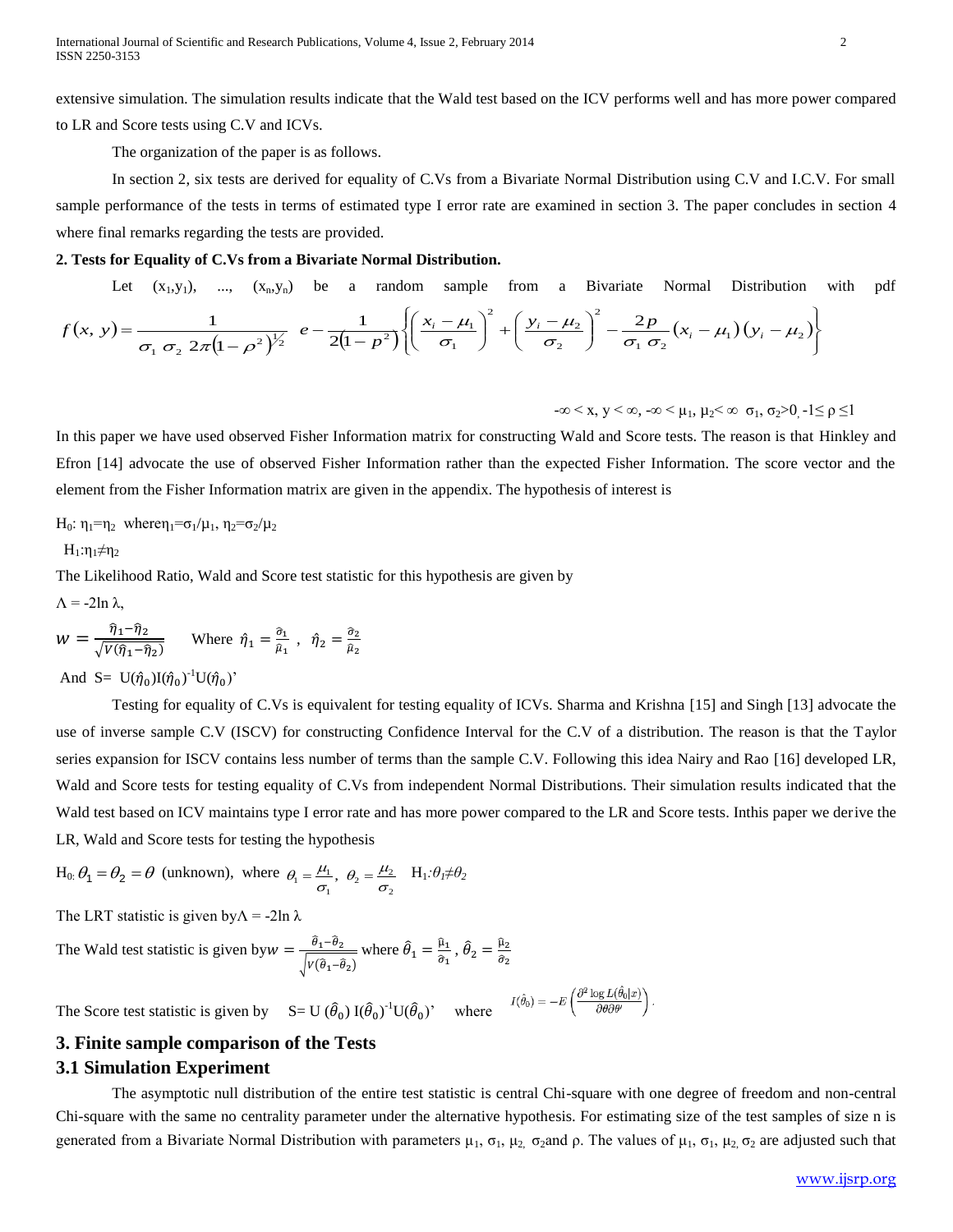$\sigma_1/\mu_1 = \sigma_2/\mu_2$ .e.  $\theta_1 = \theta_2$  or inotherwords the C.V for the components of the Bivariate Normal Distribution are equal. The experiment is repeated 10,000 times and size of the test is proportion of the times the null hypothesis is rejected. Using the 10,000 simulated values of the test statistic the upper percentile value of the null distribution of the test statistic is recorded. The common values of  $\theta_1 = \theta_2 = \theta$  are from 0.1 to 0.9 with an increment of 0.1. The values of the correlation coefficient ranges from -0.9 to 0.9 with an increment of 0.2. In addition to these values  $p=0$  is also included. The samples are of sizes n=5, 10, 20, and 40. The value  $\alpha$ =0.05.

## **3.2 Estimated Type I Error**

From the estimated type I error rates it follows that Wald test for I.C.V maintains type I error rate for all the sample sizes for all values of C.V and correlation coefficient. We say that a test maintains type I error rate if the size of the test is in the interval 0.045±0.005. Likelihood Ratio and Score test for C.V and I.C.V. do not maintain type I error rate. The estimated error rates are far below the nominal level 0.05 and are the stringent tests. Score test for I.C.V. maintains type I error rate for all values of correlation coefficient and for  $C.V \leq 0.4$ .

## **3.3 Estimated Power Function**

For comparing the power of various tests, it is important to ensure that all the tests have the same size. Since four of the tests do not maintain type I error rate for the computation of the power of the test, for Likelihood Ratio and Score tests using C.V and I.C.V the estimated  $\alpha^{th}$  percentile values are used for estimating the power and for the Wald test the upper  $\alpha$  percentile value of the Chi-square distribution with 1 degree of freedom is used. Fixing the value  $\theta_1 = \mu_1/\sigma_1 = \theta$ , the value used for estimating the type I error rates.  $\theta_2$  is adjusted such that  $\theta_2 = k\theta_1$ . To ensure the value of  $\theta_2$ , the standard deviation  $\sigma_2$  is made equal to  $\sigma_1$  and the values of μ<sub>2</sub> are altered. The power function for each test is estimated for fixed value of  $\sigma_1 = \sigma_2 = \sigma$  and  $\rho$ . Figures 3.3(a) and (b) represent the power function for n=20,  $\theta$ =0.1,  $\rho$ =-0.7 and  $\rho$ =0.7



## **3.4 Discussion**

From the estimated Type I error rates and power of the test for all the configurations (9x11x4=396) it follows that Wald test for I.C.V maintain Type I error rate. When the power function of all the 6 tests are compared Wald test based on I.C.V emerges as the best test. The conclusion is based by comparing the power of the modest departures from the null hypothesis and rate of convergence of the power function to 1 in the right and left directions. Score test based on I.C.V emerges as the next best test. Wald test based on I.C.V has marginally higher power for modest alternatives compared to the Wald test based on C.V: The salient difference is that the rate of convergence of the power function to 1 is faster for the Wald test based on I.C.V compared to Wald test for the C.V.

The power function for the Likelihood Ratio test indicate that when the numerical value of coefficient of correlation is high (ignoring the sign), the power function of the Likelihood Ratio test exhibits irregular pattern, in the sense that the function increases in either direction and starts declining after a point in right and left directions. For the score test when the numerical value of the correlation coefficient is high, the power function of the test increases up to a level and then starts fluctuating, in the sense that it decreases and the increases and decreases. The oddities of the score test are examined in the paper of Sumathi and Rao [17]. For the Likelihood Ratio test a possible explanation for this is that the Likelihood is not well behaved when the coefficient of correlation is high, which creates difficulty in the estimation of restricted maximum likelihood estimators of the parameters.

Among Likelihood Ratio and Score tests, score test has higher power for modest alternative compared to Likelihood Ratio test. This is true for the tests based on C.V as well as I.C.V. Further the rate of convergence of the power function to 1 is faster for the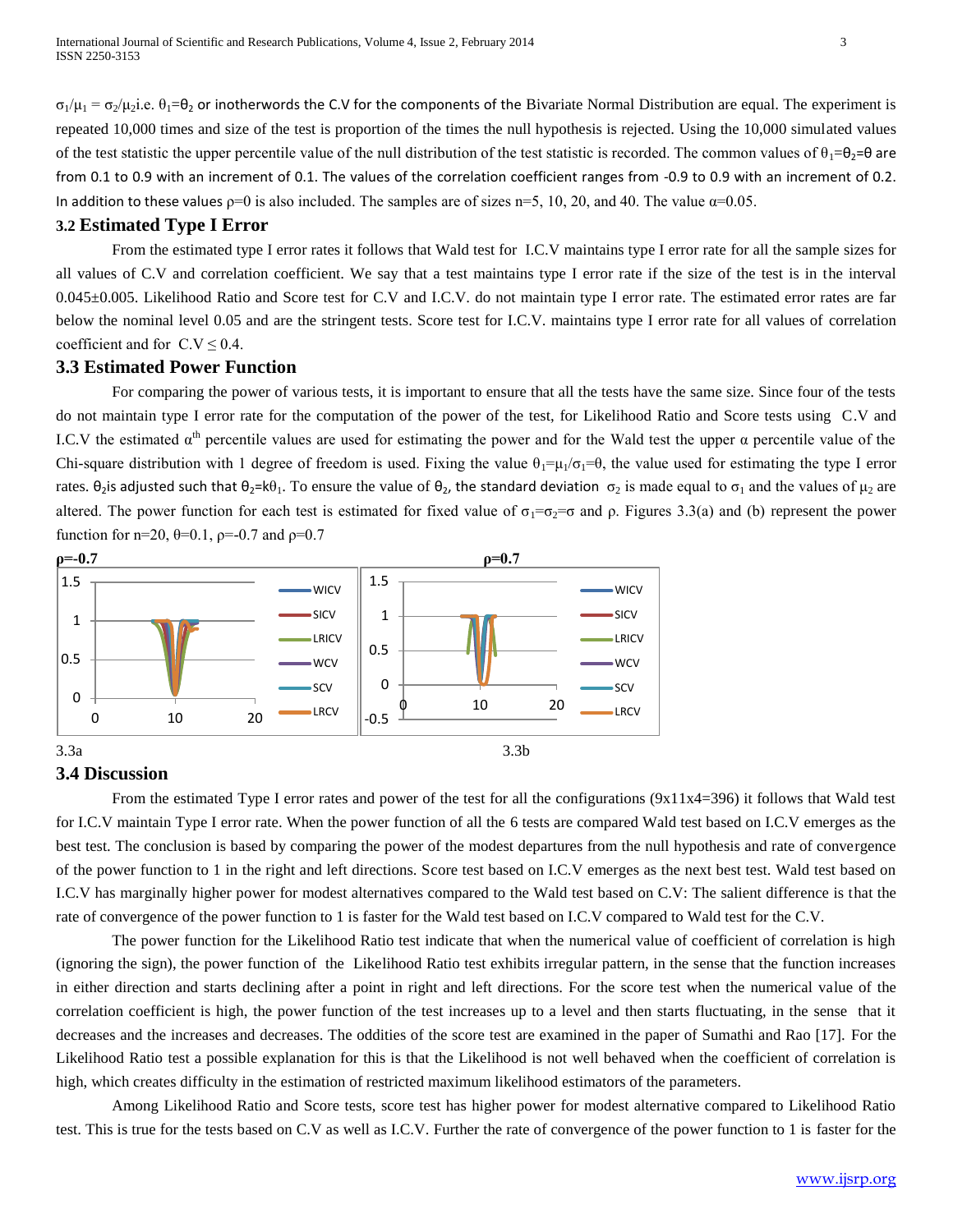Score test than the Likelihood Ratio test. A salient finding is that all the tests based on I.C.V perform better than the tests based on C.V.

Sharma and Krishna [15] advocated the use of Inverse Sample C.V (ISCV) for construction of confidence interval for C.V. Further Singh [13] observed that Taylor series expansion for ISCV consists of fewer numbers of terms compared to sample C.V. Our results for tests based on C.V and I.C.V confirm their findings.

The power comparison of the tests for  $p=0$  corresponds to the scenario when the tests based on correlated samples is used for testing the equality of C.V when the samples are independent. The present investigation reveals that one can safely use these proposed tests in the absence of a knowledge regarding the independence of the samples.

## **4. Conclusion:**

In this paper we derived LR, Wald and Score tests based on C.V and I.C.V for testing equality of C.V of a Bivariate Normal Distribution. Testing for common value of C.V is also equivalent for testing for common value of I.C.V and thus LR, Wald and Score tests are derived for testing the equality of I.C.V. The tests are simple in nature. The finite sample comparison of simulation result indicates that Wald test based on I.C.V maintains type I error rate. LR and Score test needs a correction factor so that the accuracy of the Chi-square distribution and they maintain type I error rates. One alternative is to use bootstrap tests [18] and the other one is to use empirical satterthwaite approximation [19]. This re sampling technique may not appeal to the applied researchers. The power comparison for the various tests indicate that Wald test based on I.C.V has more power at modest alternatives compared to the other test and rate of convergence of the power function is faster for this test. Therefore we recommend this test for the users. The specific reason is the following.

- 1) This test maintains nominal level of significance. Whereas other tests require a correction for the test statistic. The correctionsbased on re sampling methods like Jackknife and bootstrap are tedious to implement.
- 2) Wald test does not require the estimation of restricted maximum likelihood estimator of the parameter, which cause problem when the samples are highly correlated.
- 3) The Wald test is more powerful for modest alternatives compared to the other tests. These alternatives are important from a practical perspective.
- 4) Computation of Wald test is simple compared to the other tests.

Mat lab program for carrying out the tests is available with the first author and can be made available to any interested person. **Appendix**

$$
H_o: \theta_1 = \theta_2 \text{ Vs} \quad H_1: \theta_1 \neq \theta_2 \quad \theta_1 = \theta_2 = \theta
$$

$$
\log L = C - \frac{n}{2} \log \sigma_1^2 - \frac{n}{2} \log \sigma_2^2 - \frac{n}{2} \log (1 - \rho^2) - \frac{1}{2(1 - \rho^2)} \left\{ \frac{\Sigma x_i^2}{\sigma_1^2} + \frac{\Sigma y_i^2}{\sigma_2^2} + \frac{2\omega_i^2}{\sigma_2^2} + \frac{2\omega_i^2}{\sigma_1^2} - 2\theta \left( \frac{\Sigma x_i}{\sigma_1} + \frac{\Sigma y_i}{\sigma_2} \right) \right\} + \left( \frac{\rho}{1 - \rho^2} \right) \left\{ \frac{\Sigma x_i y_i}{\sigma_1 \sigma_2} - \theta \left( \frac{\Sigma x_i}{\sigma_1} + \frac{\Sigma y_i}{\sigma_2} \right) + n\theta^2 \right\}
$$

$$
\frac{\partial \log L}{\partial \theta} = \frac{1}{1 + \rho} \left\{ \frac{\Sigma x_i}{\sigma_1} + \frac{\Sigma y_i}{\sigma_2} - 2n\theta \right\}, \quad \frac{\partial^2 \log L}{(\partial \theta)^2} = \frac{-2n}{1 + \rho}, \quad \frac{\partial^2 \log L}{\partial \theta \partial \sigma_2^2} = \frac{-\Sigma y_i}{2\sigma_2^3 (1 + \rho)} = \frac{\partial^2 \log L}{\partial \sigma_2^2 \partial \theta}
$$

 $\overline{\theta \partial \sigma_1^2} = \overline{2\sigma_1^3(1+\rho)} = \overline{\partial \sigma_1^2 \partial \theta}$  $\frac{x_i}{+\rho} = \frac{\partial}{\partial}$  $\frac{\partial^2 \log L}{\partial \theta \partial \sigma_1^2} = \frac{-\Sigma}{2\sigma_1^3(1)}$  $\frac{\partial^2 \log L}{\partial \theta \partial \sigma_1^2} = \frac{-\Sigma x_i}{2\sigma_1^3 (1+\rho)} = \frac{\partial^2 \log \sigma_1^2}{\partial \sigma_1^2}$ 2  $\frac{1}{2}$  =  $\frac{1}{2\sigma_1^3}$  $\int^2 \log L$  –  $-\Sigma x_i$  –  $\partial^2 \log$  $2\sigma_1^3(1)$  $\log L$ <sub>*-*</sub>  $-\Sigma x_i$ <sup>2</sup>  $\log_L$ <sup>2</sup>  $\frac{\partial}{\partial \theta} = \frac{1}{(1+\rho)^2} \left\{ \frac{2\pi}{\sigma_1} + \frac{2\pi}{\sigma_2} - 2n\theta \right\} = \frac{\cos \theta}{\partial \rho} \frac{\partial \theta}{\partial \theta}$  $\frac{\partial}{\partial t} = \frac{\partial}{\partial t}$  $\left\{\frac{\Sigma x_i}{\sigma_1} + \frac{\Sigma y_i}{\sigma_2} - \right.$  $+$  $\frac{2 \log L}{\partial \theta \ \partial \rho} = \frac{-1}{(1+1)^2}$  $\frac{\partial^2 \log L}{\partial \theta \partial \rho} = \frac{-1}{(1+\rho)^2} \left\{ \frac{\Sigma x_i}{\sigma_1} + \frac{\Sigma y_i}{\sigma_2} - 2n\theta \right\} = \frac{\partial^2 \log L}{\partial \rho \partial \theta}$  $\log L = -1 \left[ \sum_{i} x_i \sum_{j} y_i - \sum_{j} \alpha_j \right] - \hat{\sigma}^2$  $\frac{1}{2}$  $\left(\frac{\overline{\sigma_1}}{\sigma_1}+\frac{\overline{\sigma_2}}{\sigma_2}\right)$ 2

$$
\frac{\partial \log L}{\partial \sigma_1^2} = \frac{-n}{2\sigma_1^2} + \frac{1}{\sigma_1^3 (1-\rho^2)^2} \left\{ \frac{\Sigma x_i^2}{\sigma_1} - \Sigma x_i \theta (1+\rho) - \frac{\rho \Sigma x_i y_i}{\sigma_2} \right\}
$$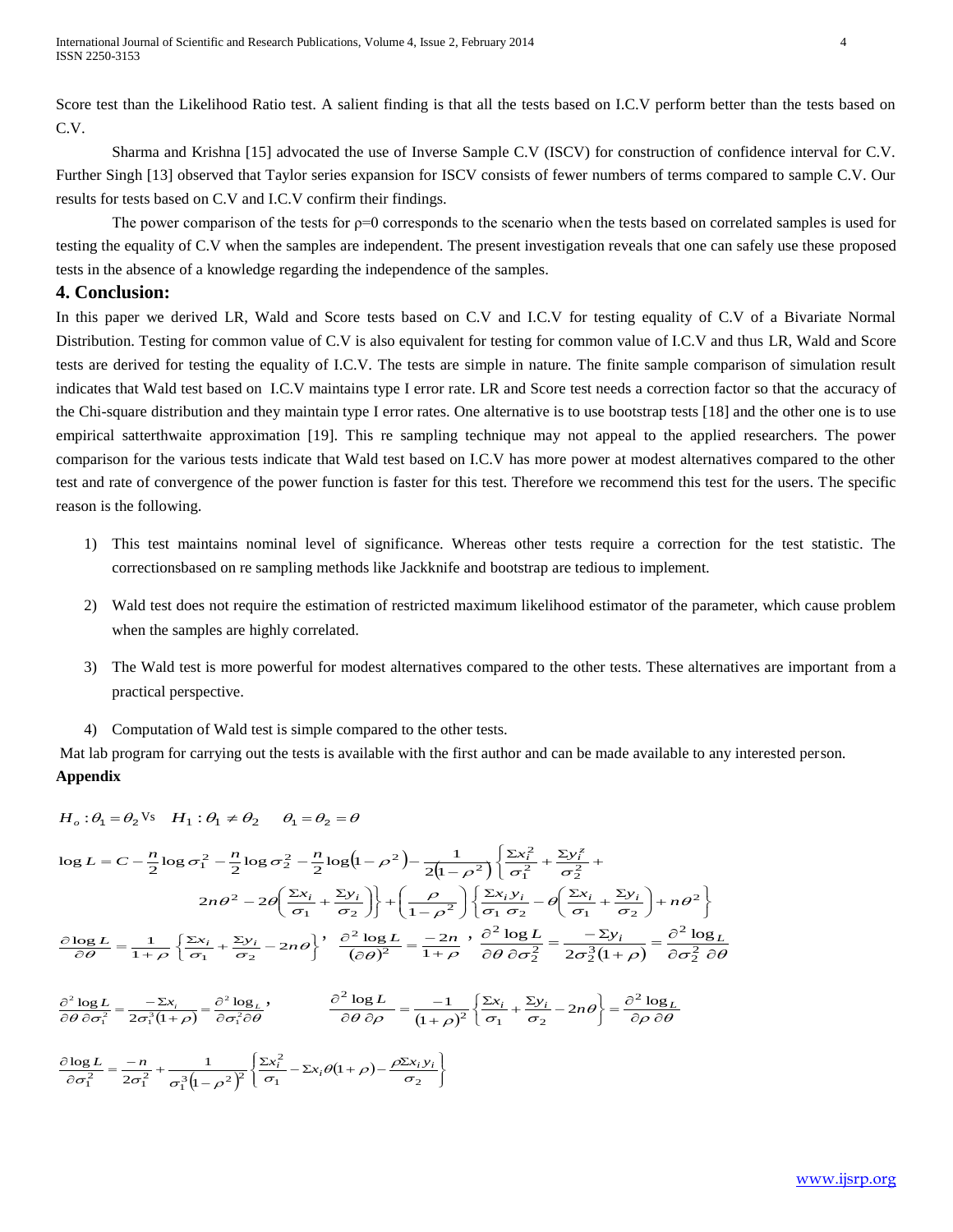International Journal of Scientific and Research Publications, Volume 4, Issue 2, February 2014 5 ISSN 2250-3153

$$
\frac{\partial^2 \log f_1}{\partial x \partial y} = \frac{n}{2(x^2)^2} - \frac{1}{2x^2(1-x^2)} \left\{ \frac{2x^2}{\sigma^2} - \frac{3\sigma^2 x_1}{\sigma^2} \right\} + \frac{3\sigma}{4\sigma^2(1-x^2)} \left\{ \frac{x_1 y_1}{\sigma^2} - \frac{3\sigma^2 y_1}{\sigma^2 \sigma^2} \right\} - \frac{2x_1 y_1}{\sigma^2 \sigma^2} \right\} = \frac{\sigma^2 \log t}{\sigma^2 \sigma^2 t} = \frac{\sigma^2 \log t}{\sigma^2 \sigma^2 t} - \frac{1}{2\sigma^2 \log t} \frac{1}{\sigma^2 \sigma^2 t} = \frac{\sigma^2 \log t}{\sigma^2 \sigma^2 t} - \frac{1}{2\sigma^2 \log t} \frac{1}{\sigma^2 \sigma^2 t} = \frac{\sigma^2 \log t}{\sigma^2 \sigma^2 t} - \frac{1}{2\sigma^2 \log t} \frac{1}{\sigma^2 t} = \frac{1}{2\sigma^2 t} - \frac{1}{2\sigma^2 t} \frac{1}{\sigma^2 t} = \frac{1}{2\sigma^2 t} - \frac{1}{2\sigma^2 t} \frac{1}{\sigma^2 t} = \frac{1}{2\sigma^2 t} - \frac{1}{2\sigma^2 t} \frac{1}{\sigma^2 t} = \frac{1}{2\sigma^2 t} - \frac{1}{2\sigma^2 t} \frac{1}{\sigma^2 t} = \frac{1}{2\sigma^2 t} - \frac{1}{2\sigma^2 t} \frac{1}{\sigma^2 t} = \frac{1}{2\sigma^2 t} - \frac{1}{2\sigma^2 t} \frac{1}{\sigma^2 t} = \frac{1}{2\sigma^2 t} - \frac{1}{2\sigma^2 t} \frac{1}{\sigma^2 t} = \frac{1}{2\sigma^2 t} - \frac{1}{2\sigma^2 t} \frac{1}{\sigma^2 t} = \frac{1}{2\sigma^2 t} - \frac{1}{2\sigma^2 t} \frac{1}{\sigma^2 t} = \frac{1}{2\sigma^2 t} - \frac{1}{2\sigma^2 t} \frac{1}{\sigma^2 t} = \frac{1}{2\sigma^2 t} - \frac{1}{2\sigma^2 t} \frac{1}{\sigma^2 t} = \frac{1}{2\sigma
$$

 $(3+\rho^2)$  $(1-\rho^2)^3$ 

 $\rho$  | 3 +  $\rho$ 

1  $2\rho$ (3

 $\overline{a}$  $^{+}$ 

 $\rho^2$ |  $\sigma_1$   $\sigma$ 

J

 $\varphi$ 

L

2

 $\frac{1}{2}$ <sup>3</sup>  $\frac{1}{\sigma_1}$ 

 $\rho^2$ <sup>2</sup>  $(\sigma_1 \sigma)$ 

 $(1+\rho^2)$  $\frac{1}{(1-\rho^2)^2}$ 

 $\overline{\rho}$ 

1 1

 $\overline{a}$  $+\frac{n(1+1)}{1}$ 

 $\frac{\partial u}{\partial x} + n\theta_1 \theta_2$ 

 $\frac{12y_i}{\sigma_2} + n\theta_1 \theta_2 + \frac{n(1+\rho)}{n}$ 

 $\bigg\}$ 

 $\frac{1}{1}$ 

 $\frac{x_i y_i}{x_i} - \frac{\theta_2 \Sigma x_i}{x_i} - \frac{\theta_1 \Sigma y_i}{x_i} + n \theta_1 \theta_2 + \frac{n \Sigma x_i}{x_i}$ 

 $\theta_1$ 

 $\sigma$ 

2

1  $\overline{2}$ 

 $\frac{\partial_i y_i}{\partial x_i} - \frac{\partial_2 \Sigma x_i}{\partial x_i} - \frac{\partial_1 \Sigma y_i}{\partial x_i}$ 

 $\sigma$ Θ.

 $\left\{\frac{\Sigma x_i y_i}{\sigma_1 \sigma_2} - \frac{\theta_2 \Sigma x_i}{\sigma_1} - \frac{\theta_1 \Sigma y_i}{\sigma_2} + \right.$ 

1

 $\sigma$ 

2